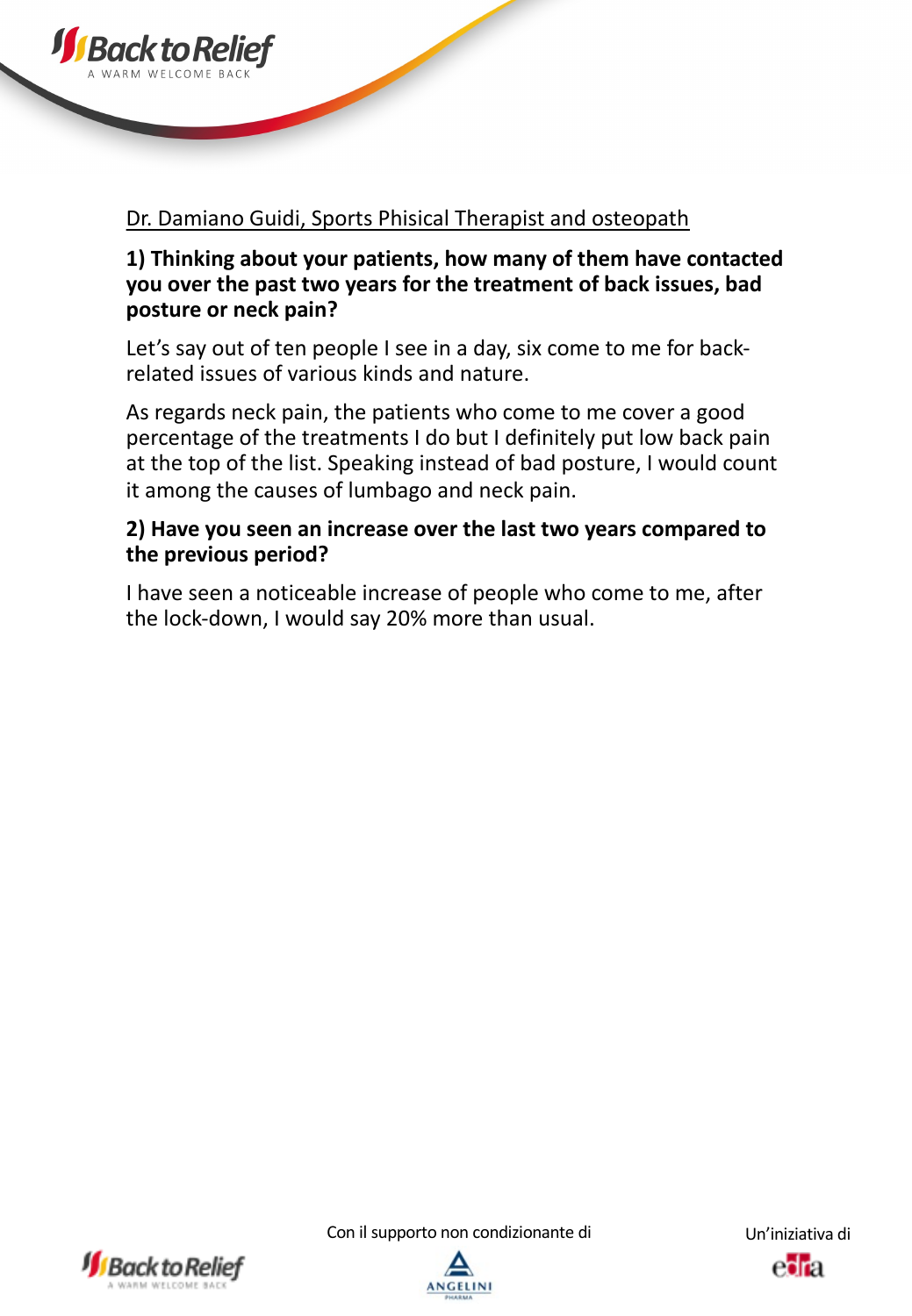

It's a very interesting question, because often people come into the studio thinking they know what they have. However, the reality - I think - is different when patients come into my office and tell me "I know I have this kind of problem because it's caused by this other thing." It's usually these beliefs, beliefs that are linked to hearsay maybe an acquaintance or friend of ours has told us that he or she had the same problem. A search on Google made us identify the diagnosis which we believe is correct, very often a herniated disc is not the cause of the pain and therefore these types of awareness must first be torn down and then rebuilt through good education even from us, from physical therapists, physicians, and professionals who deal with the patient.

# **4) Is there a difference, for example, between patients of different ages, different lifestyles, whether athletic or sedentary, and type of work?**

I always tell my patients that the age issue is relative certainly as age increases, so do episodes of low back pain.

In terms of frequency, but we should bear in mind that the first episodes of lumbar blocks or back pain are reported between 16 and 25 years of age so in reality the pain is not necessarily related to increasing age and it is not true that old age necessarily brings all evils, you can have these episodes even at a young age 16/25 years, precisely. Physical activity in general plays a strongly preventive role as long as it is obviously managed with the right loads and with the right graduality. Sedentary life, instead, exposes us to pain in terms of both frequency of episodes, so it is more likely that a sedentary person will have back pain several times a month, and intensity of pain.





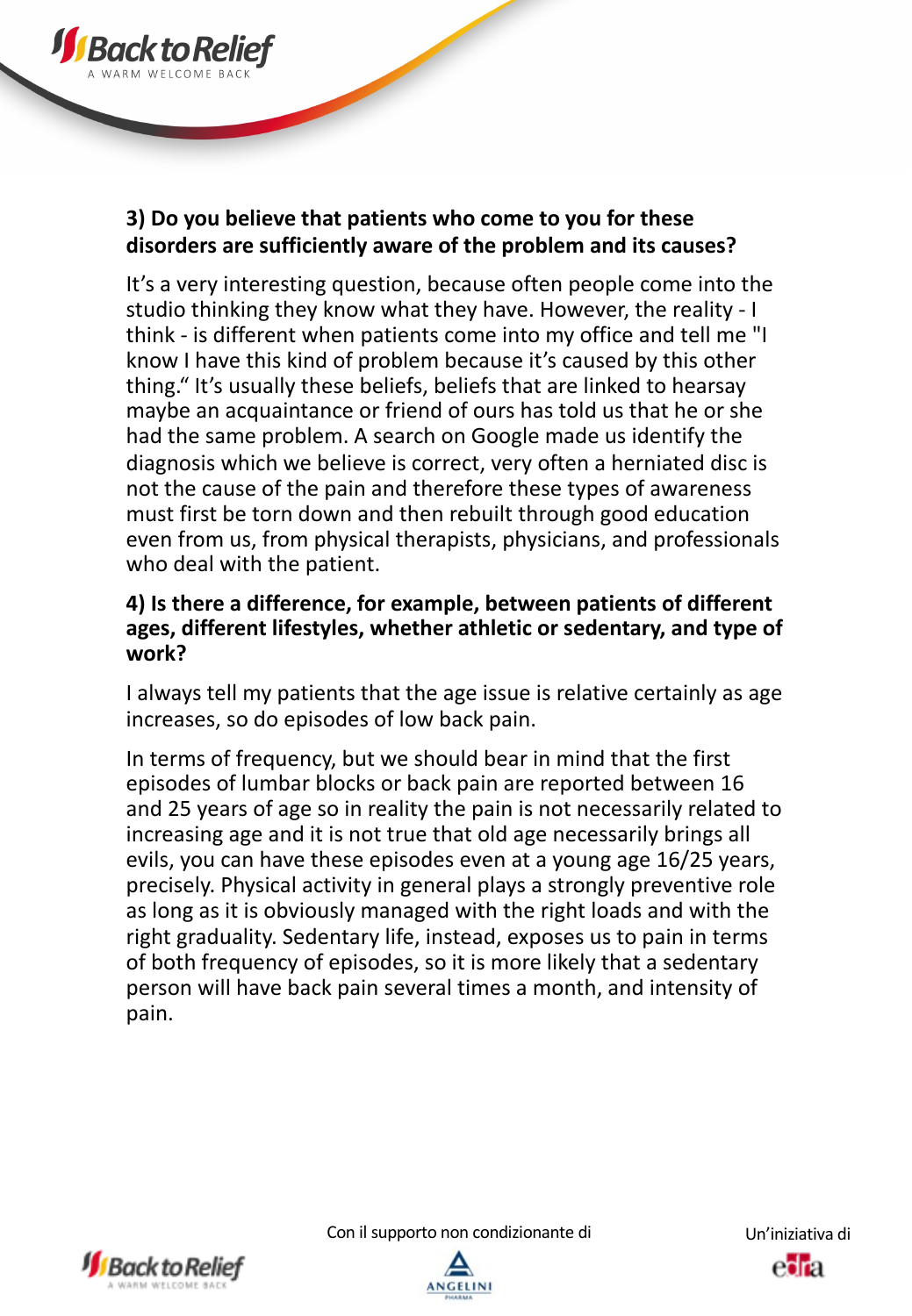

**JS** Back to Re

One of the causes in my opinion is the fact that the closed pools, gyms and physical activity centres have greatly increased sedentariness together, of course, with a change of habits also with respect to work so work habits have changed, from a round trip to the workplace to not having it and especially from having an ergonomic workstation to not having one, perhaps working with your computer on the kitchen table or in even more uncomfortable positions. This is definitely one of the main problems. In fact, our bodies are not meant to sit still. Sedentariness is bad for us. Just think of any inflammatory process. When we have an inflammatory process, perhaps related to trauma or injury, we have an increase in blood circulation which is generated precisely by the movement of the blood vessels. The more blood reaches the area, the more the inflammatory process has a chance of continuing to do its job.

If we are still, we generate stasis. This fluid stasis, for example at the level of the inflammatory process, generates additional inflammation because we need, in order to make the inflammation go away, more blood. This amplifies the inflammation and consequently the pain. This is just one example but in general that's how it goes with musculoskeletal pain so sedentariness, according to me, is the main cause of the increase in this type of issues related to the musculoskeletal system.





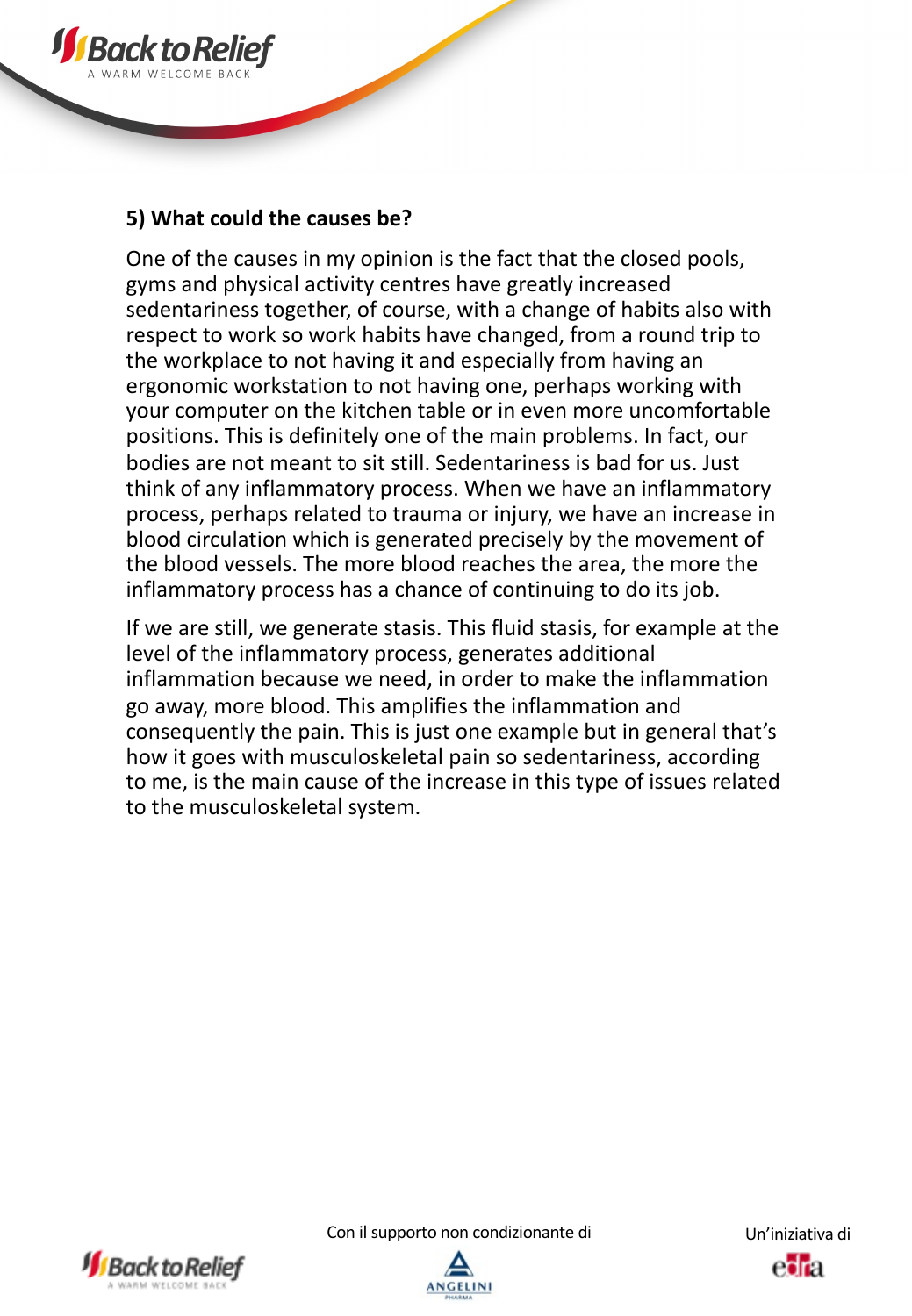

# **6) What nonpharmacological and rehabilitative measure are most indicated to manage musculoskeletal disorders in general?**

Following on from the previous question, let's add that back pain is a multifactorial problem we need to open ourselves up to an approach that is called bio-psychosocial i.e., in order to definitely avoid clinical issues in the back. It is crucial, however, to remember that we are within a context, the last two years in this psychosocial context has not been optimal given what happened, to the various concerns that we may have had both in terms of work and from an emotional and family perspective.

However, these contribute to the pain so the approach has to be multimodal. Certainly, physical therapists must take part in the rehabilitation process but they are not alone, and there is not just the doctor because precisely there is a need to work on several aspects. Physical activity is at the top of the pyramid.

There can be manual treatments at the base, but at the top of the pyramid there has to be physical activity understood as exercise prescribed by a physical therapist or a doctor but also physical activity to be done independently with proper load management.





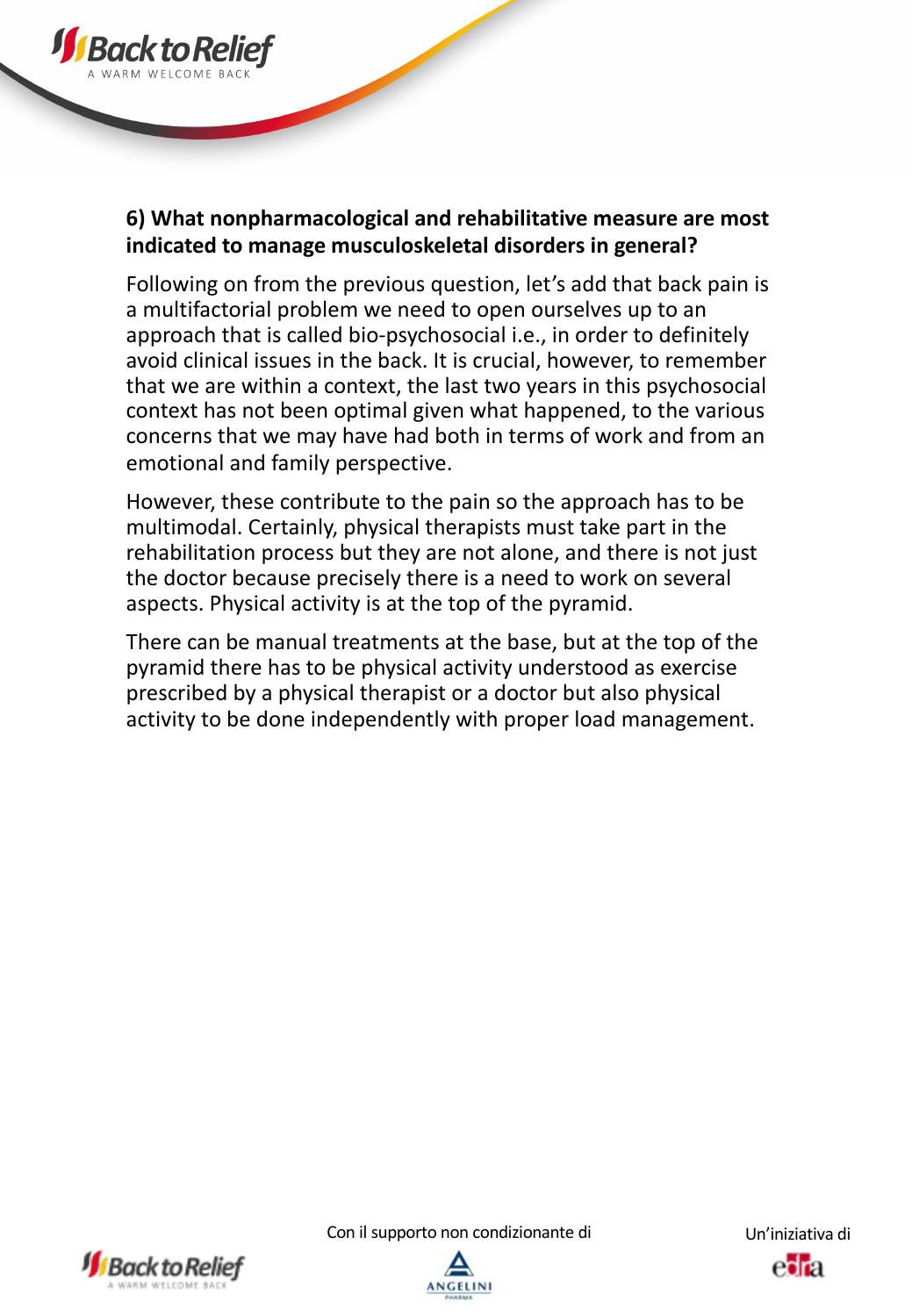

Indeed, because our bodies are made to move; the first manual therapy, performed by a physical therapist, therefore we would call it passive because a physical therapist does it and the patient does not participate actively in this type of therapy and immobilisation, i.e., techniques in which a physical therapist uses his or her hands to move the joints. You can imagine for example a hip joint that is immobilised they are the most indicated as well as manipulations so those techniques that you can see on all YouTube channels. The ones that make you crack for example can be very, very useful.

## **8) How important is it to implement a personalised programme of specific exercises to completely get rid of pain and restore function because it also gives us the opportunity to really be autonomous?**

The patient begins to have autonomy that is, he or she realises that doing an exercise he or she might feel a little more pain but that pain does not affect him or her to the point of not continuing with the activity so it also becomes the way to actually treat oneself at times when you feel the most pain. It's a very experiential approach so it gives us the ability to, for example, manage fear of movement.

It is called kinesiophobia. Through simple or complex exercises if we have this tool, this exercise programme we will be much better able to manage the acute event and perhaps with the acute event, precisely because it was handled this way, if it occurs again, it will not happen with the same intensity as the previous event.



**JS** Back to R

Con il supporto non condizionante di Un'iniziativa di



eora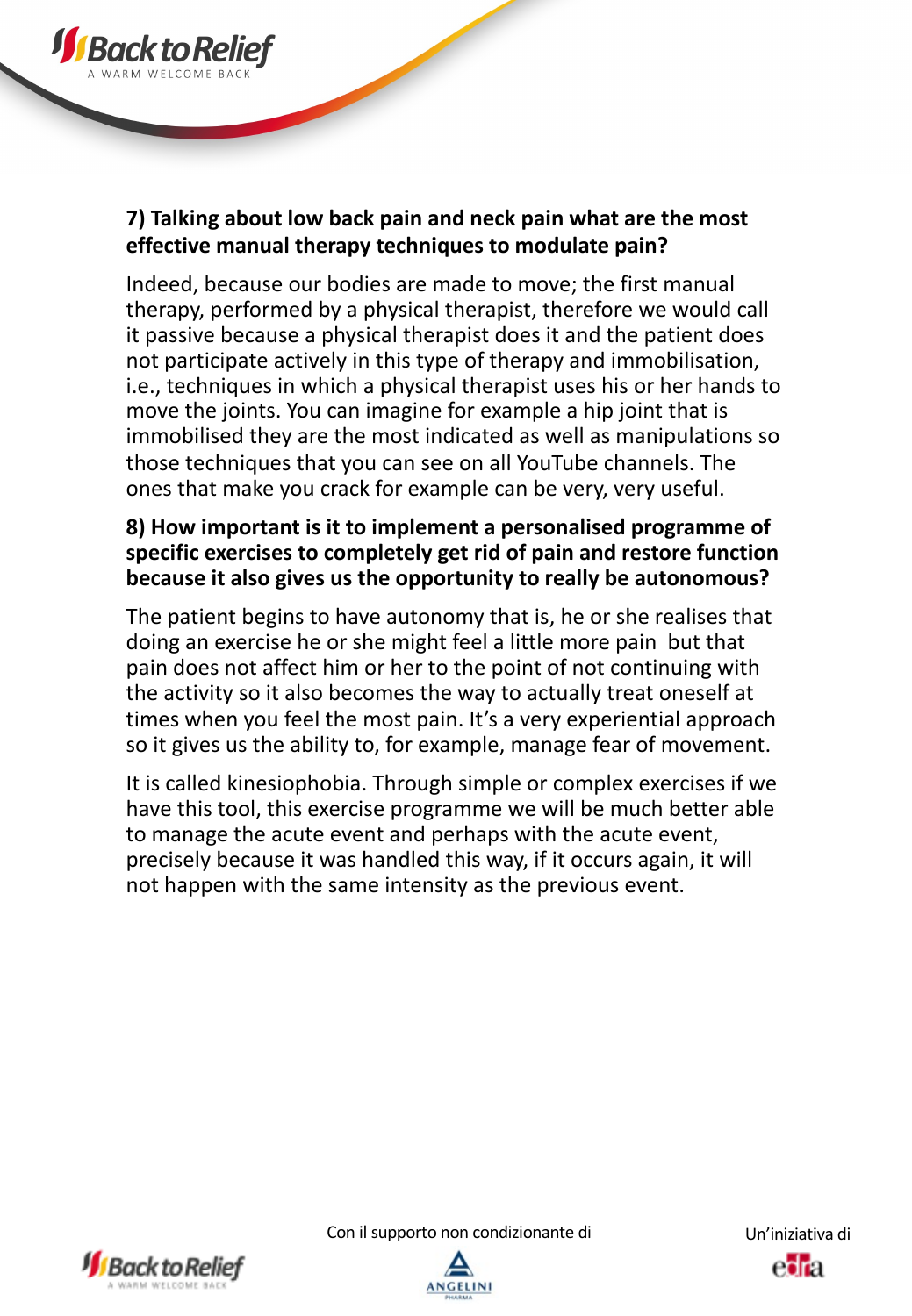

# **9) What lifestyle, physical activity, and posture changes, can we make to prevent the development of musculoskeletal system disorders?**

In this case I would focus on our work life. If we take the 24 hours of a day and take away the 6/8 hours we sleep we have 14/15 to live.

Most of these 8/10 hours are spent at work except for a few fortunate people, I consider myself one of these we have the ability to move around the table, show an exercise, so we're always on the move. Most people who have to sit in front of a computer have a sedentary work life. This often forces us to take very few breaks for example, to go once to the bathroom, another time for a coffee, then there's lunch break no more than 3/4 times in 10 working hours. There are very few. So the advice is to take your phone set an alarm that goes off every half hour during working hours to force us to get out of our chairs. For me, getting up from the chair and moving around means making the journey from the desk to the office. We don't have to imagine kilometres and kilometres, just a little is often enough, surely it helps us to manage that working time when we are more sedentary. In addition to this, create an exercise or physical activity routine for oneself, I'm not saying, but weekly maybe three times a week is good enough. the WHO recommends doing an hour and a half of physical activity a week.